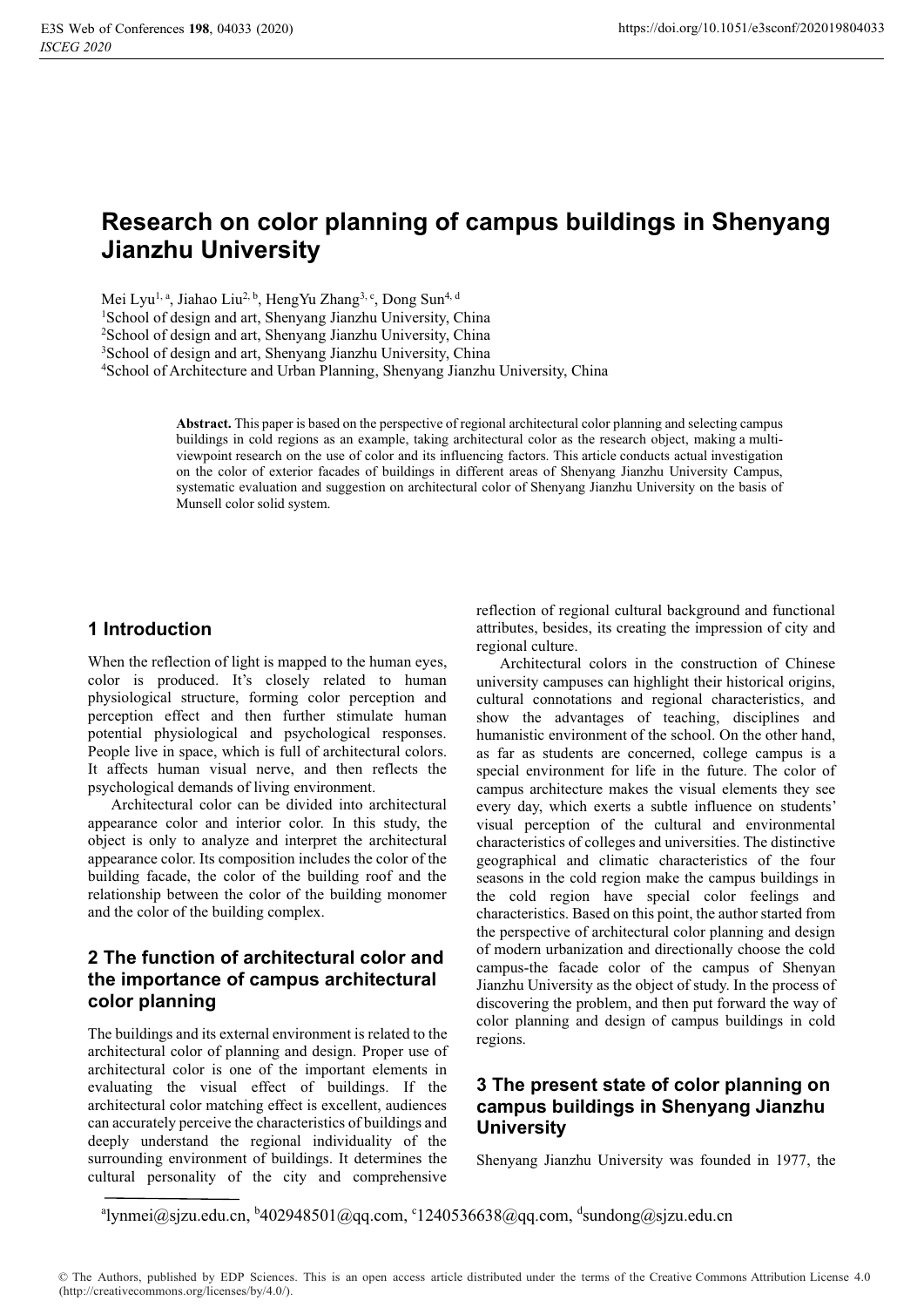original campus is located in Wenyi Road, Shenhe District, Shenyang City. And there's another east campus is located in Tiantan Street, Culture Road, Dongling District, Shenyang City. The main colors of the buildings in the former West Campus and the East Campus are mainly yellow, gray, white and brown. The old school campus have been demolished. In 2003, new campus built and put into use in Hunnan, Shenyang. It is located at No.25 Hunnan Middle Road, Hunnan District. The main campus covers an area of 1500 mu with a building area of 500,000 square meters. The new campus includes teaching area, living area, office area, campus landscape area (paddy field, historical buildings in Shenyang), gymnasium, library, etc. The teaching area is a grid-like courtyard combination with oriental cultural connotations, which is connected with the 756-meter-long first Asian cultural

corridor.

In order to accurately study the application of architectural color in the campus of Shenyang Jianzhu University, the author made a field investigation of the whole campus and we choose sunny, cloudy and cloudy weather in the morning (6:00-7:00), afternoon (2:00-3:00), evening (4:00-5:00), and select different seasons (spring, summer, autumn and winter) for research and evidence collection in order to ensure the uniformity of sample collection. The collected data are scientifically summarized and sorted out according to Munsell's color solid system. And then, according to the size of the color area, the status quo of the new and old campus building color is analyzed according to the different attributes of color (hue, lightness and purity) by the classification means of main color, auxiliary color and decorative color.



**Table1** Shenyang Jianzhu University

#### **3.1. Analysis of architectural color**

#### *1) Teaching area*

The teaching area of Shenyang Jianzhu University is the main building of the whole campus, which is including teaching buildings, corridors, office areas, as a whole, each area is closely connected and grid-shaped, with several courtyards in the middle. Investigation shows that the main color of the teaching area is yellow-brown (YB) color system and some individual areas are using a combination of yellow-red-brown (YRB) colors. Architecture-subject color luminosity is concentrated in the range of 5-10, of which 6-7 (mid-luminosity) is the most which is about 90%. The auxiliary color is mainly white (W). The decorative colors of the buildings in this area are mostly used in the doors and window frames of the buildings, as a result of there are many courtyards in the area, it is closely combined with the environmental color, and the color change is obviously affected by the season. The color purity of the main body of the building ranges from 3 to 5, of which 4 to 5 are the most concentrated, accounting for about 80%.

#### *2) Living area*

The teaching area of Shenyang Jianzhu University is the main building of the whole campus, which is including teaching buildings, corridors, office areas, as a whole, each area is closely connected and grid-shaped, with several courtyards in the middle. Investigation shows that the main color of the teaching area is yellow-brown (YB)

color system and some individual areas are using a combination of yellow-red-brown (YRB) colors. Architecture-subject color luminosity is concentrated in the range of 5-10, of which 6-7 (mid-luminosity) is the most which is about 90%. The auxiliary color is mainly white (W). The decorative colors of the buildings in this area are mostly used in the doors and window frames of the buildings, as a result of there are many courtyards in the area, it is closely combined with the environmental color, and the color change is obviously affected by the season. The color purity of the main body of the building ranges from 3 to 5, of which 4 to 5 are the most concentrated, accounting for about 80%.

#### *3) Library, gymnasium*

The gymnasium, library and teaching area of Shenyang Jianzhu University are relatively independent. The color of the main building is red (R), with an area of 80%. Decorative colors are mostly used in the doors, window frames, exterior walls of buildings, but the color consistency is relatively high, mostly gray brown (GB) combination. The color purity of the main body of the building ranges from 3 to 5, of which 4 to 5 are the most concentrated, accounting for about 90%.

*4) Historic landscape architecture*

Shenyang Jianzhu University has a large number of historic buildings in the courtyard area, including the school hospital and Bawang College. The overall color of the building is gray (G), with an area of 95%. Decorative colors are mostly used in the doors, window frames,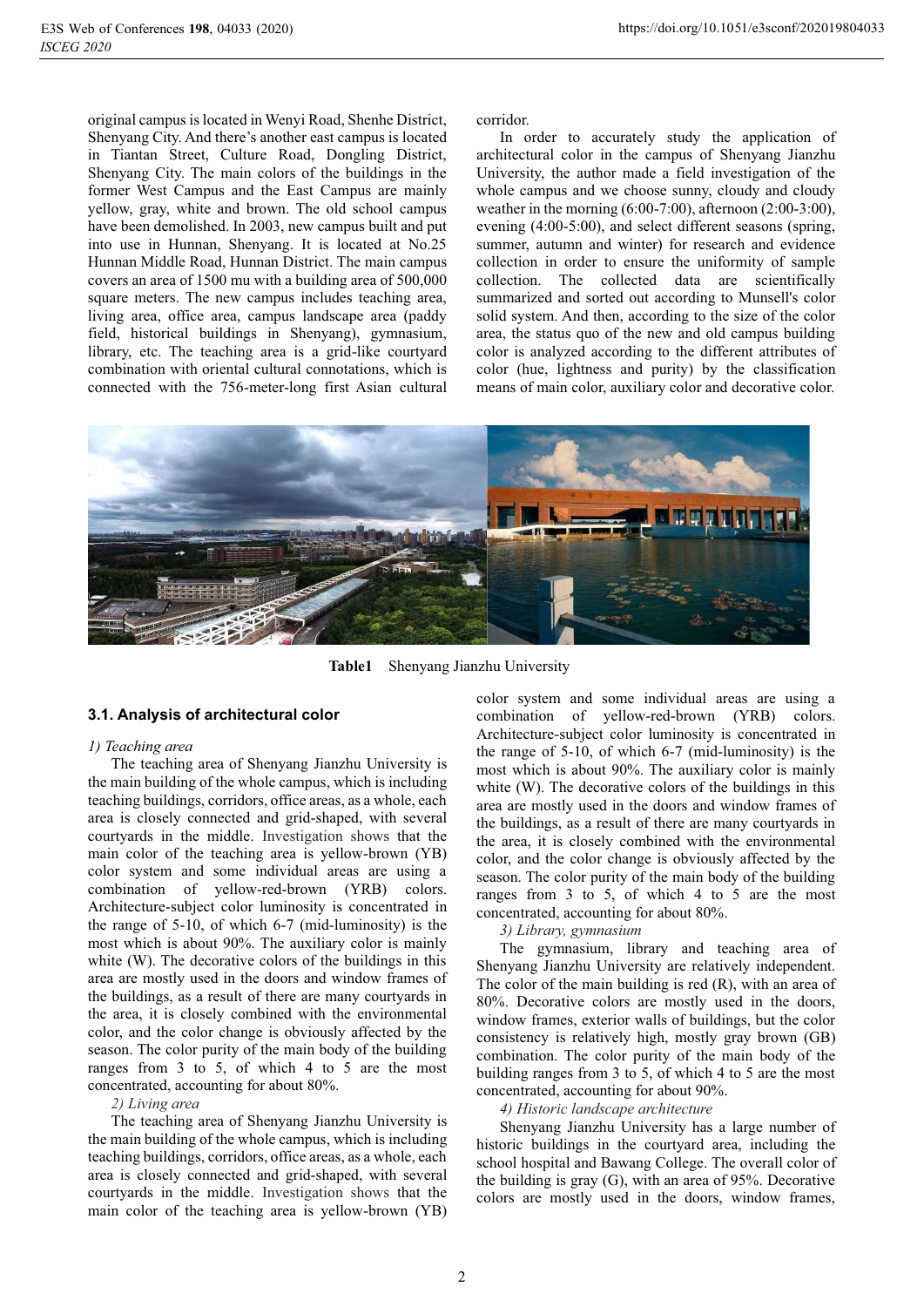exterior walls of buildings, and mostly in the combination of red and green (RG). The color purity of the main body of the building ranges from 1 to 4, of which 2 to 3 are the most concentrated, accounting for about 90%.

*5) Modern architecture*

It mainly refers to the BOX assembled box building built in the courtyard and the China-German energy-

saving center. There is a great difference in the use of colors between them. BOX assembled box building is mainly composed of red, yellow and blue (RYB) with high brightness and purity and the gray system is the dominant system in the construction center of China-German energy-saving center, accounting for 98%.

| Architecture area                               | Main building                                                                                                                                                  | Dominant<br>color                                                   | Subsidiary<br>color                                               | Decorative<br>color                                                 |
|-------------------------------------------------|----------------------------------------------------------------------------------------------------------------------------------------------------------------|---------------------------------------------------------------------|-------------------------------------------------------------------|---------------------------------------------------------------------|
| Teaching area                                   | <b>Rior and a</b><br>Overview of<br>B1 Hall of<br>E2 Hall of<br>The Long Corridor<br>the teaching area<br><b>Teaching Building</b><br><b>Teaching Building</b> | R110 G95 B65<br>R215 G210 B190                                      | R155 G160 B165<br>R230 0225 B230<br>R130 G65 B60                  | R35 G35 B30<br>R85 G90 B95<br>R105 G125 B65                         |
| Library and<br>gymnasium                        | <b>BLACK ALL MAIL</b><br>Library<br>Gymnasium                                                                                                                  | R115 G70 B55<br>R100.G130 B125<br>R140 G135 B140                    | R55 G50 B50<br>R175 G170 B165<br>R205 G200 B200                   | R210 G205 B230<br>R150 G225 B250<br>R105 G125 B65                   |
| Office area                                     | Office building                                                                                                                                                | R175 G145 B125<br>R80 G85 B95<br>R160 G165 B165                     | R170 G190 B190<br>R195 G190 B180<br>R95 G100 B105                 | R130 G140 B85<br>R130 G155 B130<br>R60 G45 B50                      |
| Historic<br>landscape<br>architecture           | ř,<br>Office building<br>Bawang college                                                                                                                        | R160 G155 8150<br>R135 G130 B125<br>R40 G30 B40                     | R112 G140 B140<br>R70 G125 B115<br>R115 G90 B75                   | R150 G135 B110<br>R160 G155 B150<br>R15 G30 B35                     |
| Courtyard<br>architectural<br>landscape<br>area | BOX assembled<br>box building<br>Lei Feng's courtyard                                                                                                          |                                                                     | R60 G70 B75<br>R110 G105 B110<br>R70 G75 B65                      | R155 G195 B75<br>R215 G195 B200<br>R220 G220 B225                   |
| Public space                                    | Parking lot<br>Tieshi square<br>West spuare<br>Main gate spuare                                                                                                | R140 G140 B140<br>R160 G155 B150<br>R210 G190 8170<br>R45 G40 B40   | R100 G100 B95<br>R105 G90 B90<br>R130 G135 B140<br>R215 G195 B200 | R105 G130 B70<br>R170 G190 B215<br>R220 G215 B210<br>R140 G135 B120 |
| Living area                                     | High-rise dormitory<br>No.13 dormitory<br>No.9 dormitory<br>No.1 canteen                                                                                       | 205 G200 B200<br>R170 G170 B155<br>R155 G135 B110<br>R155 G160 B165 | R145 G210 B1<br>R40 GB0 B135<br>R230 G145 B120<br>R190 G145 B100  | R105 G130 B70<br>R230 G30 B45<br>R140 G110 B100                     |
|                                                 | Muslim canteen<br>No.4 canteen                                                                                                                                 |                                                                     |                                                                   |                                                                     |

### **Table2** The color of Shenyang Jianzhu University buildings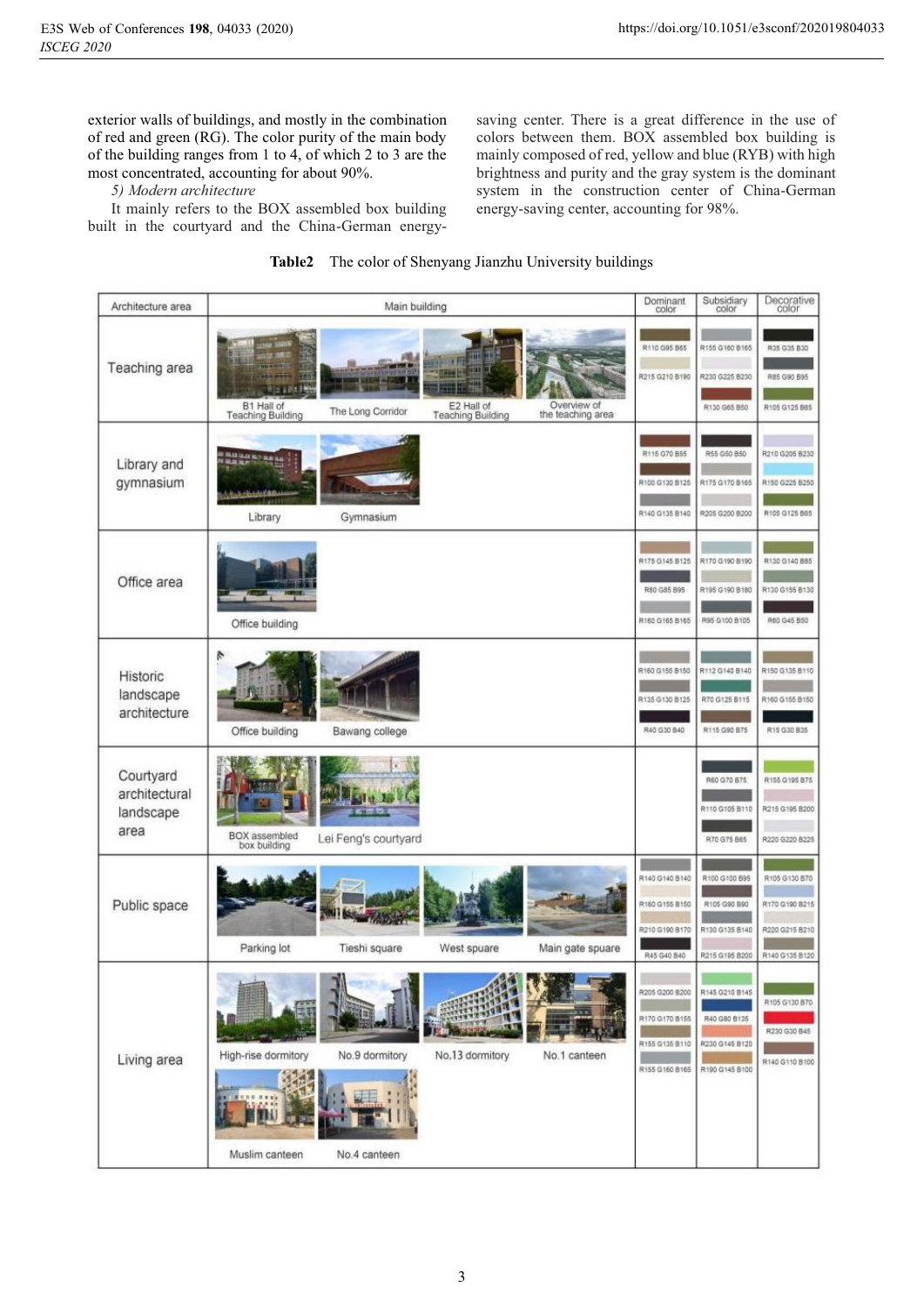## **4 Existing problems and optimizing measures**

### **4.1. Problems**

In the process of investigating and analyzing the overall architectural color of Shenyang Jianzhu University, the following problems are found. The color of the main building is single and unchanged, and the space sense of vision needs to be strengthened. The relative harmony and consistency of architectural colors in teaching and living areas is the independence of colors in individual areas. There is no complete contrast and correlation between them, and the system needs to be strengthened. There is no correspondence between environmental landscape and architectural color. They are

independent. Landscape sketches and the color of space markers are arbitrary in design and weak in coordination with space. The relationship between the color of individual entrance space and the corresponding color of the building street space around the city is weak. The color relationship around the central water system should be more integrated. The color relations around each square in the campus, such as entrance square, Longtan square and Tieshi square, are isolated and inconsistent. The main courtyards on campus, such as Lei Feng's courtyard and dormitory courtyard, are mostly of the same color and have low recognition. BOX assembled box building are brightly colored, but they are slightly colourful collocates with courtyard architectures. The color of the parking lot is rather monotonous. Without space landscape design and color design, it is impossible to form a system with the surrounding building color in spring, summer and autumn because of the tree shelter.

**Table 3** Four seasons colors of Shenyang Jianzhu University buildings



### **4.2 Optimized Ways**

The overall visual effect of architectural color shows the style and characteristics of the area. People who are active in the region often feel the architectural color in close proximity and are more likely to have a connection with psychology. In the process of campus color optimization, when the detail color matches with the macro architectural color, it should be planned from the perspective of color psychology.

*1)* We need to enhance the continuity and systematicness of the colors in each region. From the perspective of color recognition, coordinate the relationship between the surrounding environment and architecture. Further optimize the color of campus landscape, make rational use of regional landscape, highlight the campus culture and realize the continuity of color.

*2)* In the process of color planning, colleges have the problem of homogeneity. As a cold region college, we should further strengthen the unique regional characteristics of the north through color design.

*3)* While reflecting the campus culture through color, we actively put forward the color garbage, find the characteristics suitable for our school, retain the color characteristics of the combination of regional and cultural context.

In fact, colleges and universities are the areas where people are concentrated. Its nature and characteristics also determine the use and collocation of architectural colors in colleges and universities. Architectural color design in art colleges can be different and bold, seeking novelty. While in normal colleges and universities, architectural color design should be simple, calm and generous. The research on campus architectural color in colleges and universities can reflect its current situation and problems more intuitively, which plays an important role in shaping a high-quality campus cultural atmosphere, establishing a good campus color landscape and continuing the urban regional characteristics.

# **Acknowledgements**

This work was funded by Project of Liaoning Provincial Department of Education Foundation. Research on design theory and methods of microclimate adaptability of the landscape in open space on campus. (LJZ2016010) and ShenYang JianZhu University General Foundation. "Two Mausoleum, One Palace" in ShenYang: Study on the acquisition and digitization of spatial color elements. (2017011)